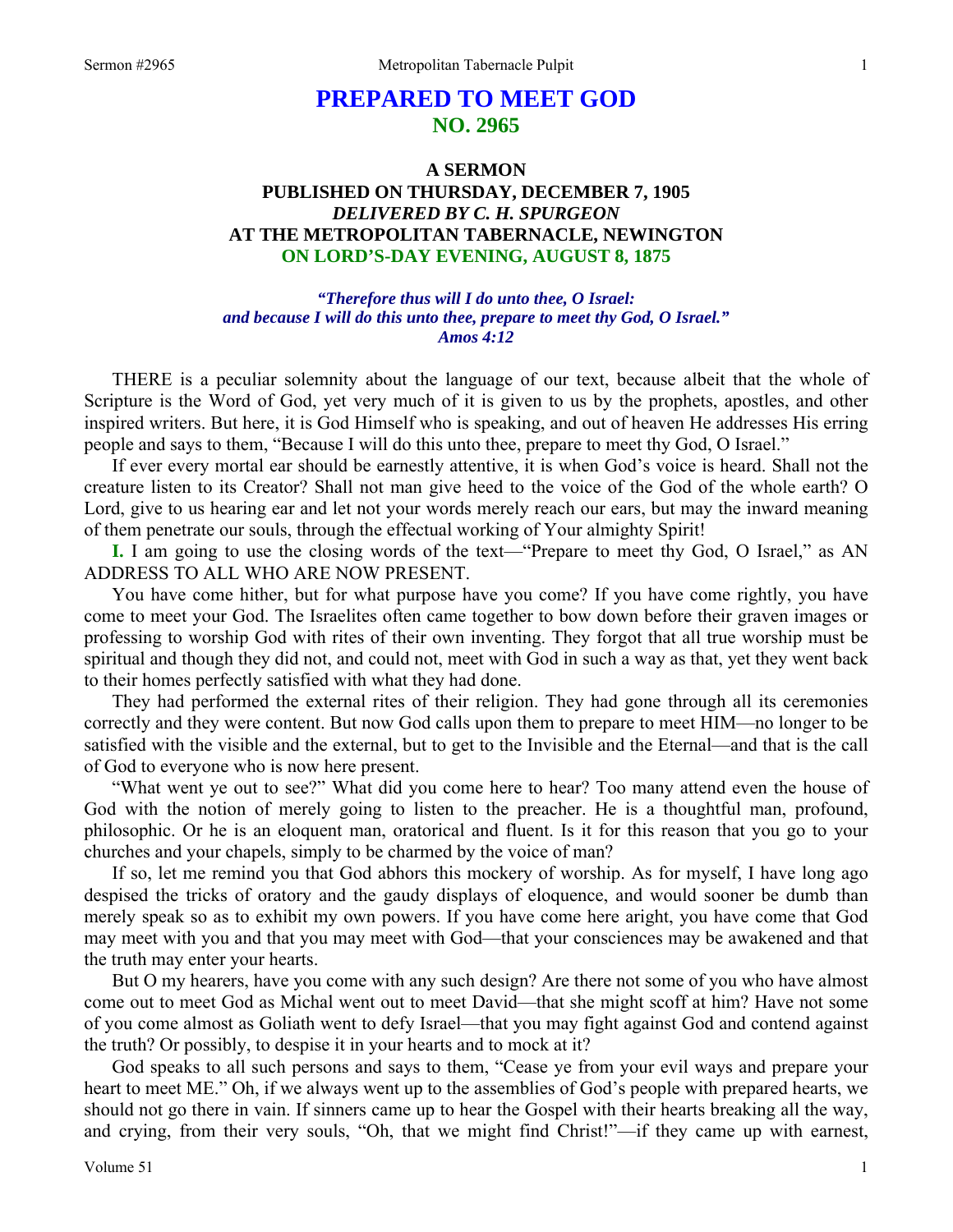believing prayer—if they gathered together with a sacred expectation of blessing—what meetings there would be between God and them!

 There would be for them no more wasted Sabbaths, no more sham profession, no more formal religion without any effect upon the conscience and the life. Then would our solemn services be streams of blessing—water would again leap out of the rock and the thirsty congregation would indeed be refreshed. O God, will You not touch men's hearts so that when they gather together in Your house, they will come prepared to meet You there, and to worship You in spirit and in truth!

**II.** A second application of the text which I shall make, without insisting upon its being the one designed, is this—it may be looked upon as AN ADDRESS TO GOD'S OWN PEOPLE.

 Sometimes the Lord's people get out of the way of communion and fellowship with Him. It was so with Israel in the day of Amos, yet here the Lord avows Himself to be their God still, for He says, "Prepare to meet *thy* God, O Israel." As for you who are His people, He is still your God, and though you may have fallen into a cold condition of heart, and are now walking in darkness and seeing no light, yet He calls you to meet Him, for He desires to have your company.

 He has been chastening you, again and again, because you would not walk near to Him, and He is prepared to chasten you yet more. But He will stay His hand if you will now come near to Him. Remember what Eliphaz said to Job and obey the injunction, "Acquaint now thyself with him, and be at peace: thereby good shall come unto thee."

 Child of God, permit me to point to you with my finger and say to you, "Prepare to meet thy God." Were not those blessed times when the sound of His feet made music in your ears? Have you forgotten the Hermonites and the hill Mizar where the Lord appeared to you and said, "I have loved you with an everlasting love, therefore with lovingkindness have I drawn thee"?

 Oh, blessed were those days when we retired to a private corner and communed with God. Hallowed was that study, that kitchen, that bedroom, that hay-loft, or that ditch under the hedge, where we were accustomed to meet with the Beloved of our souls and to talk with Him as one talks with his friends. We have had many blessed occasion when heaven's gate has seemed to be set wide open—and if we did not pass right through, yet we did sit down as upon the doorstep of glory and Jesus unbosomed Himself to us—and we poured out our heart before Him.

 There have been times when we have received those kisses of His lips of which we love to speak even now when the company is select, and there have been love-tokens between our soul and our Savior which have made us feel that, whether in the body or out of the body, we could hardly tell—only God knew. Then, by all your sweet recollections of the past, come, you children of the living God, and prepare to meet Him again now.

 If you ask, "What shall we do in order to get ready to meet Him?" I answer—Cast out the idols from your hearts. Let them all go. Love no one else and nothing else as you love Him, but give Him your whole body, soul, and spirit. Humble yourself before Him at the very thought that you should ever have wandered away from Him and played the wanton towards your Best-beloved. Come, also, with a firm reliance upon His unchanging mercy, believing that, though you have often forsaken Him, He has never forsaken you. Believe in that gracious declaration of His which says, "I have blotted out, as a thick cloud, thy transgressions, and, as a cloud, thy sins: return unto me, for I have redeemed thee."

 Look again to the precious blood of Jesus—which is the only way of access to the Father—and come besprinkled with it even now. Why should you not come to Him at once? God has most delightful ways of blessing His people on a sudden. "Or ever I was aware, my soul made me like the chariots of Amminadib."

 Personally, I know what it is to rise from the deeps of despair, right away from the place where I was distracted with a thousand cares, and sorrows, and sins and to soar straight away into the serene ether of perfect reconciliation with God and conscious fellowship with Him.

 "Behold," says the risen and glorified Jesus, "I stand at the door, and knock." It is at the door of Laodicea, the door of that church which was lukewarm, neither cold nor hot, and it is at your door, O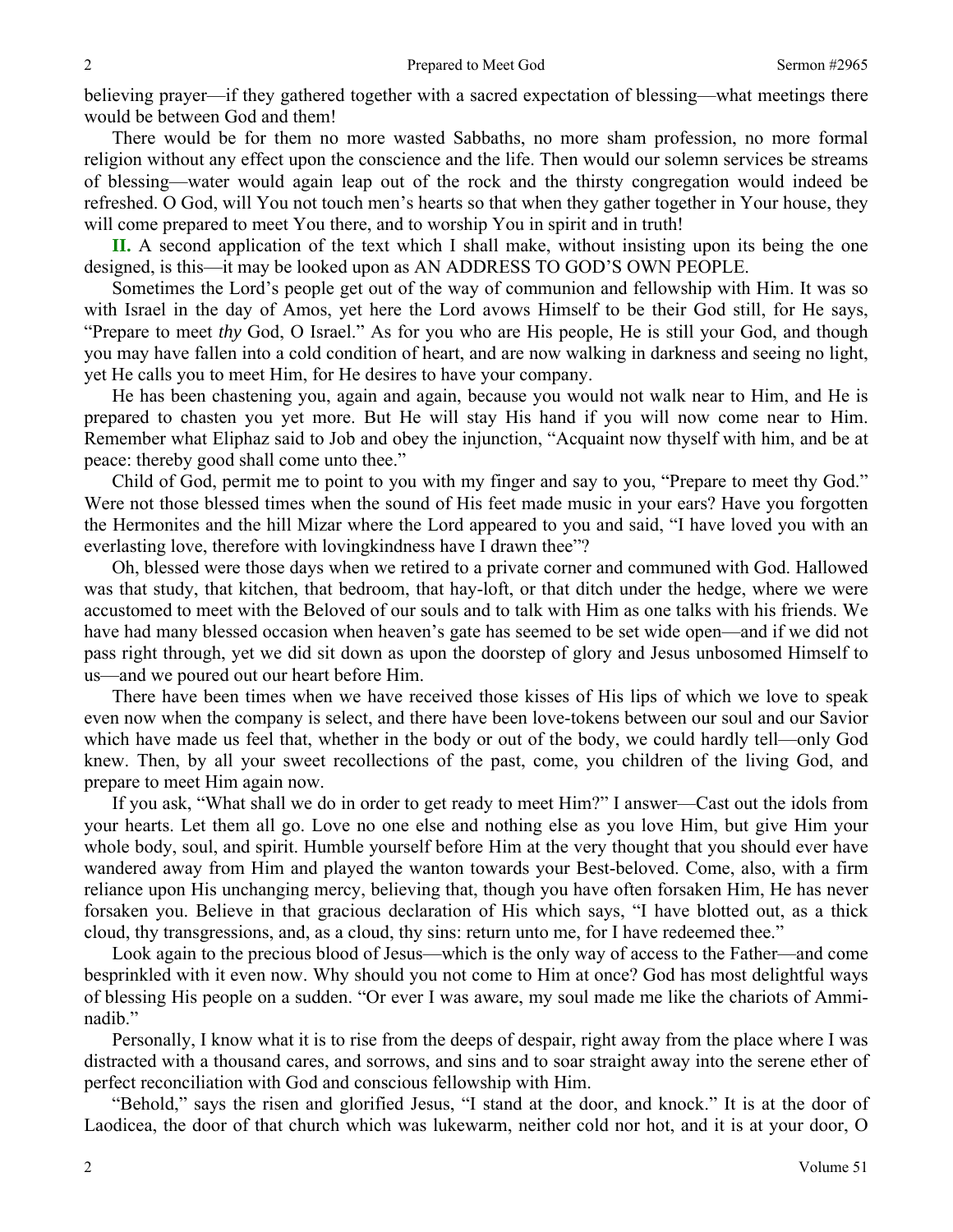lukewarm Christian, that Christ is now knocking. What is the cure for your lukewarmness? It is Christ's standing at the door and knocking, and saying unto you, "If any man hear my voice, and opens the door, I will come in to him, and will sup with him, and he with me."

 This will lift you up out of your lukewarmness, and instead of Christ spewing you out of His mouth, as it looks as if He must do, He will come and feast with you—and you shall feast with Him. Open your hearts to Him, now, brothers and sisters. Who among us, who profess to love Him, can keep our hearts closed against Him? "Come in, thou blessed of the Lord," we cry to our Beloved, and as we gaze upon Him, and see that His head is wet with dew, and His locks with the drops of the night, our hearts yearn towards Him and with heartfelt love we pray to Him, "Abide with us, O blessed Savior, and go no more out forever, but let our fellowship with You be perpetual!"

**III.** I should have liked, if I had had time—but I have not—to have applied this text to any professors here who have gone beyond the negative loss of communion with God and who have backslidden into sin. This is THE LORD'S ADDRESS TO BACKSLIDERS—"Prepare to meet your God."

 Prepare to come back into His loving arms and to be reconciled to Him again. There are some of you, perhaps, who were not only members of this church, but who were also members of the class so long presided over by that godly woman for whom we have hung up these memorials of our grief. [Mrs.] Bartlett had been "called home" during the week preceding the delivery of this discourse. See sermon #1249, Saints in Heaven and Earth One Family]

 She wept over you when you turned aside. And amongst the many things which have made it hard work for you to sin, is this one—that you knew you were grieving her gracious and gentle spirit. Hear her voice calling to you from the grave. Nay, more than that, listen as she speaks to you out of the excellent glory, saying, "My beloved sister, come back to your Lord!"

 You have had to suffer already for your backsliding. God has sent you, as the Lord says He sent to idolatrous Israel, "blasting and mildew." He has also withheld from you the rain in a spiritual sense, so that you are nigh unto famishing. And there is something even worse coming upon you. God does not tell you what it is, even as He did not tell the guilty Israelites all that He would do to them—it is something so terrible that He seems to hesitate to describe it.

 But He says, "Because I will do this unto thee." I know not what it is, nor can you guess, but it is something that will destroy all your joys and lay you prostrate in the dust of sorrow. Because He threatens to do this to you, return unto Him, return unto Him now. "Kiss the Son, lest he be angry, and ye perish from the way, when his wrath is kindled but a little." I wish I could come round to each one of you backsliders and beseech you to remember that we have not ceased to love you, nor to pray for you, nor to hope that you may yet be led to prepare to meet your God.

**IV.** Now, coming to my principal object on this occasion, I want to take the text and use it as A MESSAGE TO THE UNCONVERTED.

O Spirit of God, apply it to them with Your almighty power!

 I think the text may be applied to the unsaved in three ways. First, *as a challenge—*"Prepare to meet thy God." Secondly, *as an invitation—*"Prepare to meet thy God." And thirdly, *as a summons*—and it will, one day, come in that form to everyone of us—"Prepare to meet thy God."

 First, this sentence comes to the ungodly *as a challenge*. At the time referred to in the text, God had been punishing the idolatrous Israelites again, and again, and again, and again, with the view of bringing them to repentance. But none of His chastisements had, so far, moved them to yield to Him. The more God smote them, the harder they became, so He seemed to say to them, "Well, then, since you will not submit to Me, since nothing appears to make you bow down at My feet, I will now put on my armor of wrath and come out against you with sword and buckler. And I throw down this challenge to you prepare to meet Me."

 Now, my dear hearers, you who have long heard the Gospel but who, until now, have rejected it, I ask you—Do you hope to be able to withstand God when He comes forth against you in the majesty of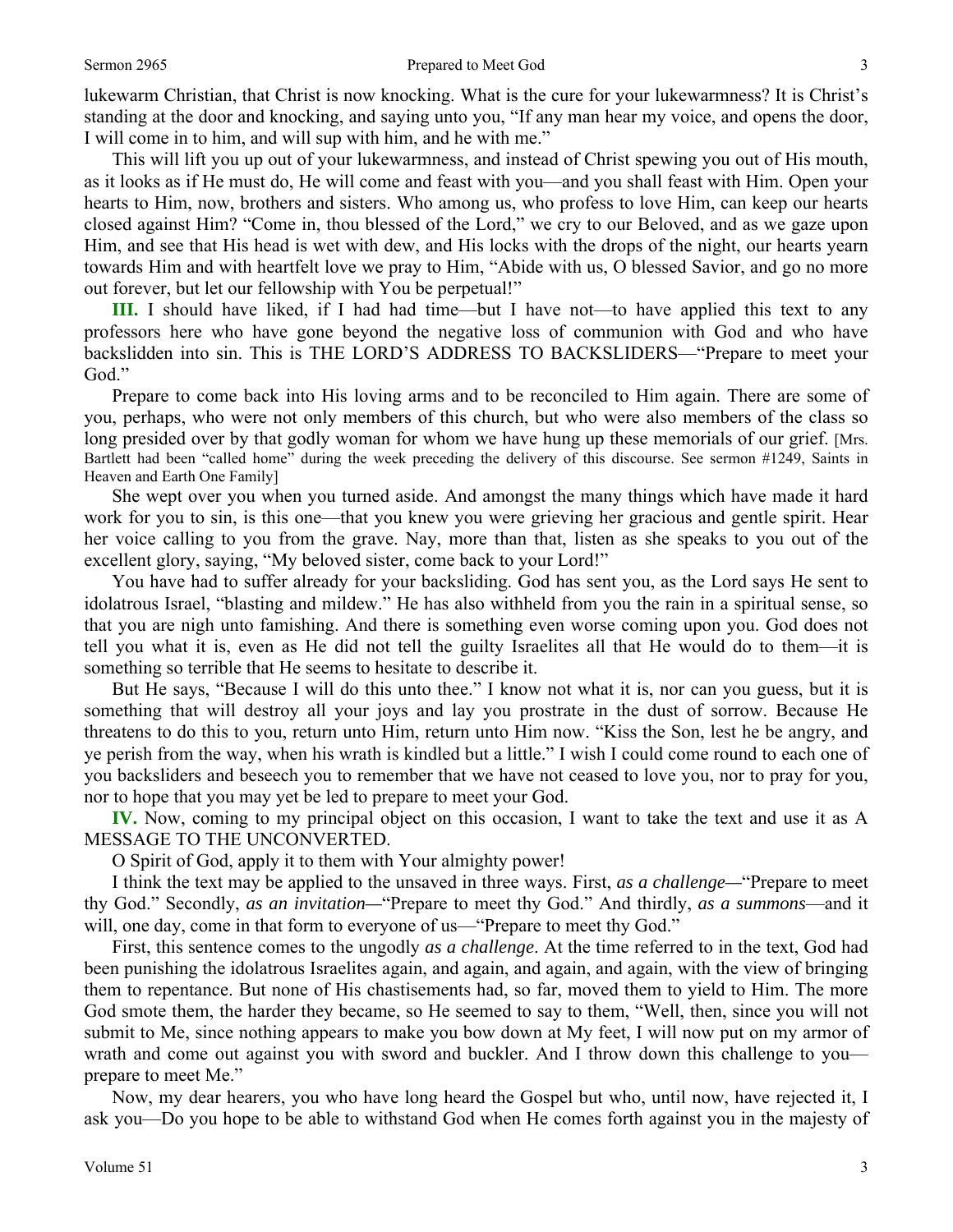His righteous wrath? Already, when He has but touched you, He has made every bone and nerve in your body to tremble. You know how near to the gate of death He has brought you—do you imagine that when He comes out against you in His might, you will be a match for Him?

 There are three things you may try to do and I will ask you whether you are prepared to meet God in reference to them. The first will be to justify yourself for remaining His enemy. Are you prepared to do that? When the Lord God says to you, "I created you, I have kept you in being, I have fed you, and cared for you until now—why have you not obeyed Me?" When the Lord Jesus Christ says to you, "I loved sinners so much that I died for them—why will you not believe in Me?" And when the Spirit of God says, "I strove with men. Why did you resist Me?"

 What answer will you give? Will you be able to make it clear that you were perfectly justified in choosing the pleasures of this world rather than yield obedience to God? Will you be able, with all your logic, to make it seem right for you to have lived a wrong life, right to have despised the law of God, and right to have rejected the Gospel of Christ? Come, Man—set your wits to work and see whether you can expect, in the great assize which will soon be held, to be able to justify yourself before the bar of God. Prepare, in that way, to meet your God.

 Or secondly, do you expect to be able to resist Him? Come, you brave men, gird on your armor and come out to battle against the Lord God Almighty! Better let the thorns contend against the fire which licks them up with its flaming tongue, better let the wax contend against the furnace heat which makes it run like water, than let the sinner try to contend against the omnipotent God.

 His faintest breath would suffice to scatter the ungodly and drive them like chaff before the wind. Can you stand up against the Most High, O you that despise and forget Him? Did Pharaoh triumph over JEHOVAH at the Red Sea? Did Sennacherib overthrow the God of Israel on that dreadful night when his vast host was cast into a deep sleep from which there was no awakening? No—and you cannot successfully stand up against God. But if you mean to fight with Him, count the cost, understand what it means and so prepare to meet your God.

 There is a third course open to you and that is, are you able to endure what He can lay upon you? I have read of a prisoner insulting the judge by whom he had been sentenced by telling him that the punishment he had awarded was a mere trifle. Can you say this to God? O unconverted men, will you be able to endure the terror of His ire in that day when He comes forth against you.

 Oh, no! The very joints of your body shall be loosed in that day, your hair shall stand erect with horror, that bold spirit of yours shall despair, and all the bravado with which you said, "There is no God," shall have departed from you and you will crouch, and tremble, and weep, and wail in His presence.

 You say today, "There is no hell," but you will not say that when you get there. You defy God today, but you will not defy Him in the day when He reveals Himself to you, for then, you will cry to the mountains to fall upon you to hide you from His angry face. O sirs, the challenge of the living God is this—if you will not yield to Him, be prepared to fight the quarrel out with Him.

 If you will not submit to His mercy, if you cannot justify yourselves for your wrongdoing, then take up your arms and contend with Him, or harden yourselves like adamant and prepare to endure the fierceness of His wrath. But neither of these things can you do, so let that terrible challenge bring you to your knees and cause you to—

## *"Seek His grace Whose wrath ye cannot bear."*

So, in the second place, I will use the text *as an invitation*, and the note at once changes from the thunders of Sinai to the still small voice of Calvary—"Prepare to meet your God." Have you heard these tidings, ungodly men? God is coming out against you, armed with His dreadful two-edged sword—that very sword of infinite justice with which He smote His only-begotten Son in that day when He stood as the Substitute for sinners.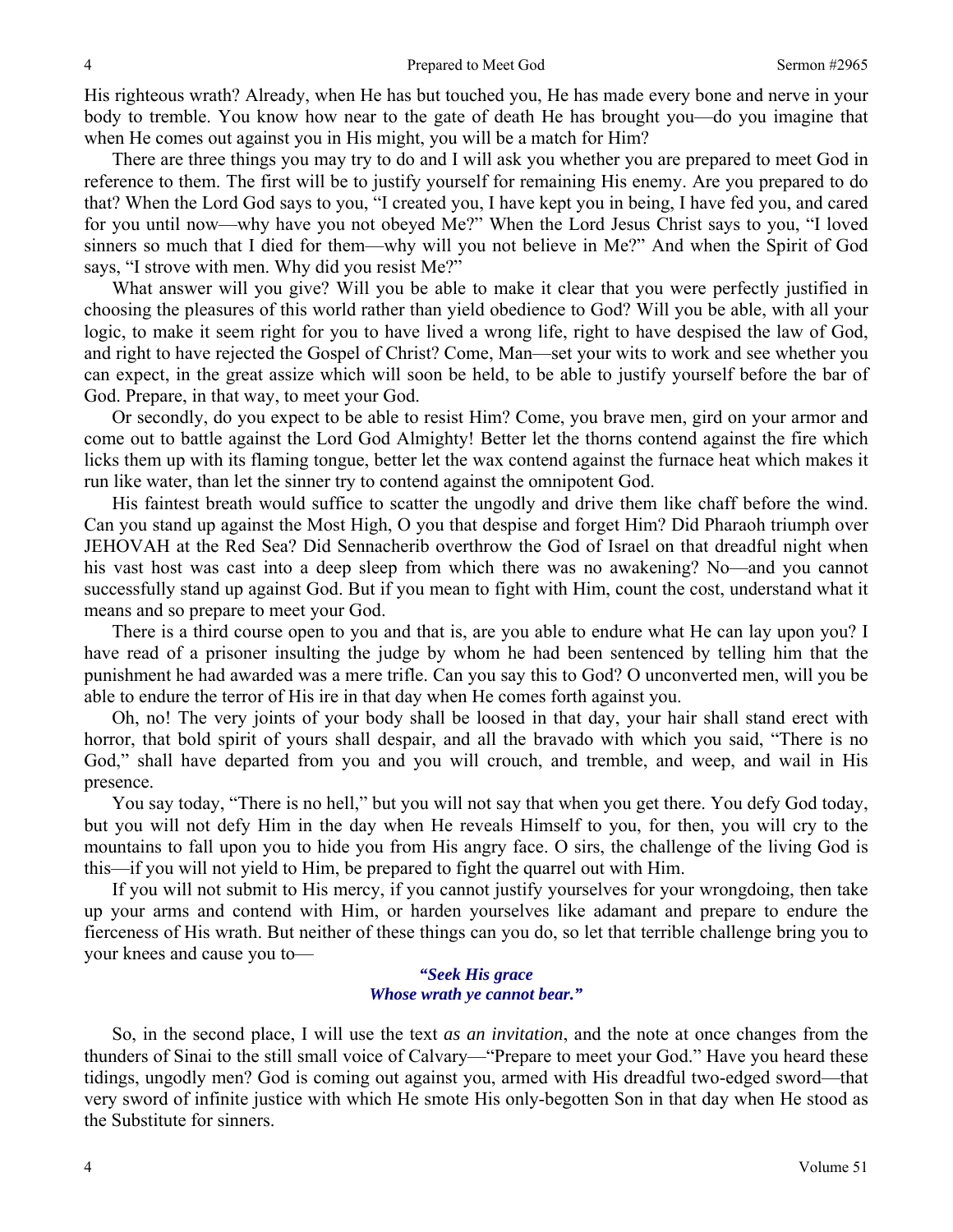What can you do? Will you run away from Him? To whom or whither can you run? The utmost ends of the earth are in His hands. Should you fly to the far-distant seas, He will arrest you there. Should you plunge into the thickest shades of darkness, His eye will still behold you.

> *"Lord, where shall guilty souls retire, Forgotten and unknown? In hell they meet Thy dreadful fire, In heaven Thy glorious throne.*

*"If wing'd with beams of morning light, I fly beyond the West; Thy hand, which must support my flight, Would soon betray my rest.* 

*"If o'er my sins I think to draw The curtains of the night; Those flaming eyes that guard Thy law Would turn the shades to light.* 

*"The beams of noon, the midnight hour, Are both alike to Thee: Oh, may I ne'er provoke that power From which I cannot flee!"* 

 God is coming forth to meet you and there is no way for you to escape from Him. Will you stay where you are? Then He will soon overtake you and when He does, then shall come your terrible end. Your wisdom is to give heed to the advice of the text and go meet Him. You cannot escape if you remain where you are, so go meet Him.

 "How?" say you. Well, go to meet Him thus—with humble confessions and petitions on your lips, and with ropes on your necks, adjudging yourselves worthy of death, and yielding yourselves up entirely into the Lord's hands, confessing that you deserve any punishment that He pleases to put upon you. It is thus that a rebellious subject should meet his King—confessing guilt, praying for mercy, pleading for forgiveness, asking for grace.

Thus David met his God. Read the 51<sup>st</sup> Psalm, note how he prayed, and go you and do likewise. You must also go with repentance in your hearts. The sins you have loved in the past must be hated and forsaken. You must go to God abhorring yourselves and making a full surrender of your souls to Him. Yield yourselves thus to Him and do it at once, seeing that since you have rebelled against Him, His justice can seize you at any moment—and execute upon you His hot displeasure.

 But let me tell you that you have a stern task before you if you are to prepare yourselves in this fashion to meet your God—a task which you will find impossible to perform in your own strength. Our rebellious heart will not readily yield. Our stubborn spirit will not easily bow. Our pride will not let us confess our sin. The dumb devil within us will not permit us to pray. I will tell you what to do.

 Go to God, just as you are, in the Mediator's name, or go first to Jesus and say, "Lord Jesus, give me repentance, give me faith, give me hatred of sin, give me a yielding spirit, give me a heart of flesh, give me a pliant mind." And when you have thus yielded yourself up to Jesus, you are prepared to meet God, for the place where God meets sinners is at the cross of Christ, and it is the only place where it is safe for a sinner to attempt to meet his God.

 If, then, you would be prepared to meet your God, go to that Jesus who met His Father on your behalf, and who, as the result of that terrible meeting, died for your sins, if you are truly trusting Him. Go to Christ and He will wash you in His precious blood and clothe you in His spotless robe of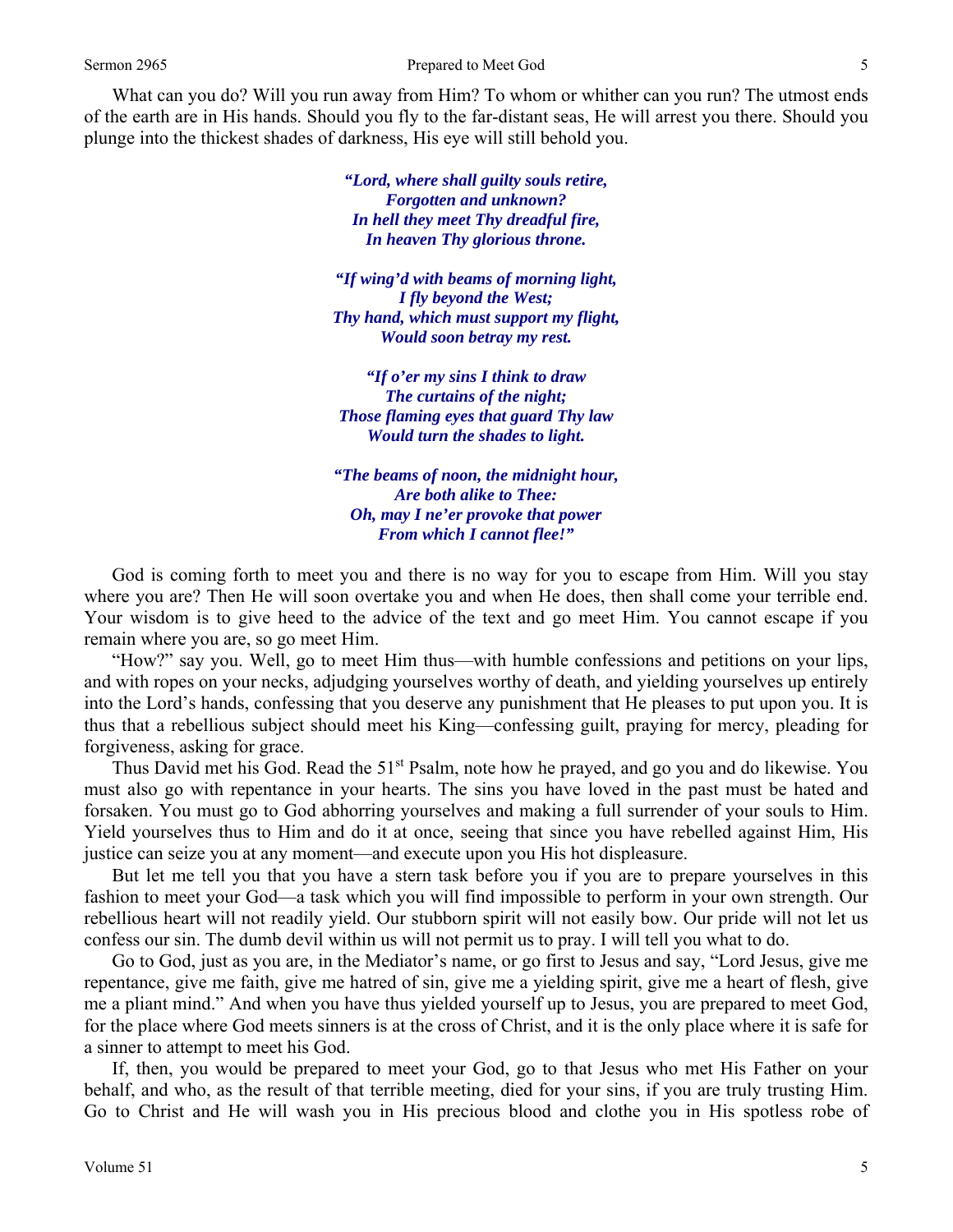righteousness. Go to Christ and He will breathe the perfume of His merits over you, and then, when you meet God, He will not merely see in you a sinner, but a sinner saved.

 He will smell the fragrant odor of the garments of His Son, which will have such a sweet savor to Him that you will be acceptable to Him for Christ's sake. There is no other way to God than this. How I wish that every unconverted person here would heed this message and obey it—"Prepare to meet thy God." Go and meet Him in the way I have pointed out to you—go and meet Him this very hour.

 "Where shall I go to meet God?" asks one. Well, meet Him just where you are. Trust Jesus and yield yourself to God and the great transaction is done. Or get away into some quiet corner and pour out your grief before the Lord and ask Him, for Jesus' sake, to meet with you that you may be reconciled to Him through the death of His Son.

 It is scarcely a week ago since our good sister, Mrs. Bartlett, fell asleep, and I do not know of anything that would so well keep her in our memories—especially in the memories of those of you who have often heard her loving invitations, but have not yielded to them, as for me to speak on her behalf, as well as on my Lord's behalf, and say to you, "Come and meet the Lord. Come and meet Him now, prepared to meet Him through the blood and righteousness of Jesus Christ your Lord."

 Happy day, happy day, would it be if many were led by the gracious Spirit to meet with God now. I remember well the time when I first met Him thus. I thought that I was a lost soul. I judged myself to be upon the brink of hell. I had no merit and no native goodness to bring me to God—I was a mass of corruption and sin, but—

# *"I came to Jesus as I was, Weary, and worn, and sad;"—*

and in Jesus I met my God and meeting God, my soul was set at liberty. And tonight my soul does magnify the Lord and my spirit does rejoice in God my Savior. The door that was open to me is open to you, my friend, so enter it, and enter it now. May the Holy Spirit graciously enable you to come!

 And lastly, if the invitation of this text be not accepted, it will soon be heard *as a summons*. I am not the officer to bring the summons to you. I have no authority to do that. I am sent to invite you to meet thy God and I have done that. But there will come a day, my friends, when the authorized officer will deliver this message to you, "Prepare to meet your God."

 You will be sitting at the work-table, young woman, and you will feel a strange pain in your side and you will ask yourself, "What is this?" It will be a message saying to you, "Get you home to your bed, for, thus says the Lord, 'from that bed you shall come down no more till you are carried down in your coffin.' 'Prepare to meet thy God.'"

 That message will come to you also, my aged friend, before very long. You have almost completed the full period of your life and very soon, you must retire to your room, and sit still and wait, for you also must prepare to meet your God. This summons may come to me as I stand here, or to you as you sit there—it may come to the strongest young man or young woman amongst us. Even while we are at this service, the dart of death may reach any one of us.

What a flurry some people are in when that summons comes to them, "Prepare to meet your God!" As a rule, they have not the hardihood to put it aside. A few do, but many say, "Send for the minister, call in some praying friends, and let us prepare to meet our God." They go about that solemn business in quite the wrong fashion. Their harvest is past, their summer is ended and they are not saved, and even now, they do not go the right way to be saved—they are relying upon men. They are relying upon prayers, for they have not yet learned to look alone to Jesus.

 I do not know any more dreary work than to be called, sometimes at dead of night, to see a dying man or woman who has lived a careless, godless life. I often feel as if it would be better to refuse to go, for, when one gets there, frequently the person is insensible and what their friends imagine we, who are ministers, can do with insensible people, is more than I can tell.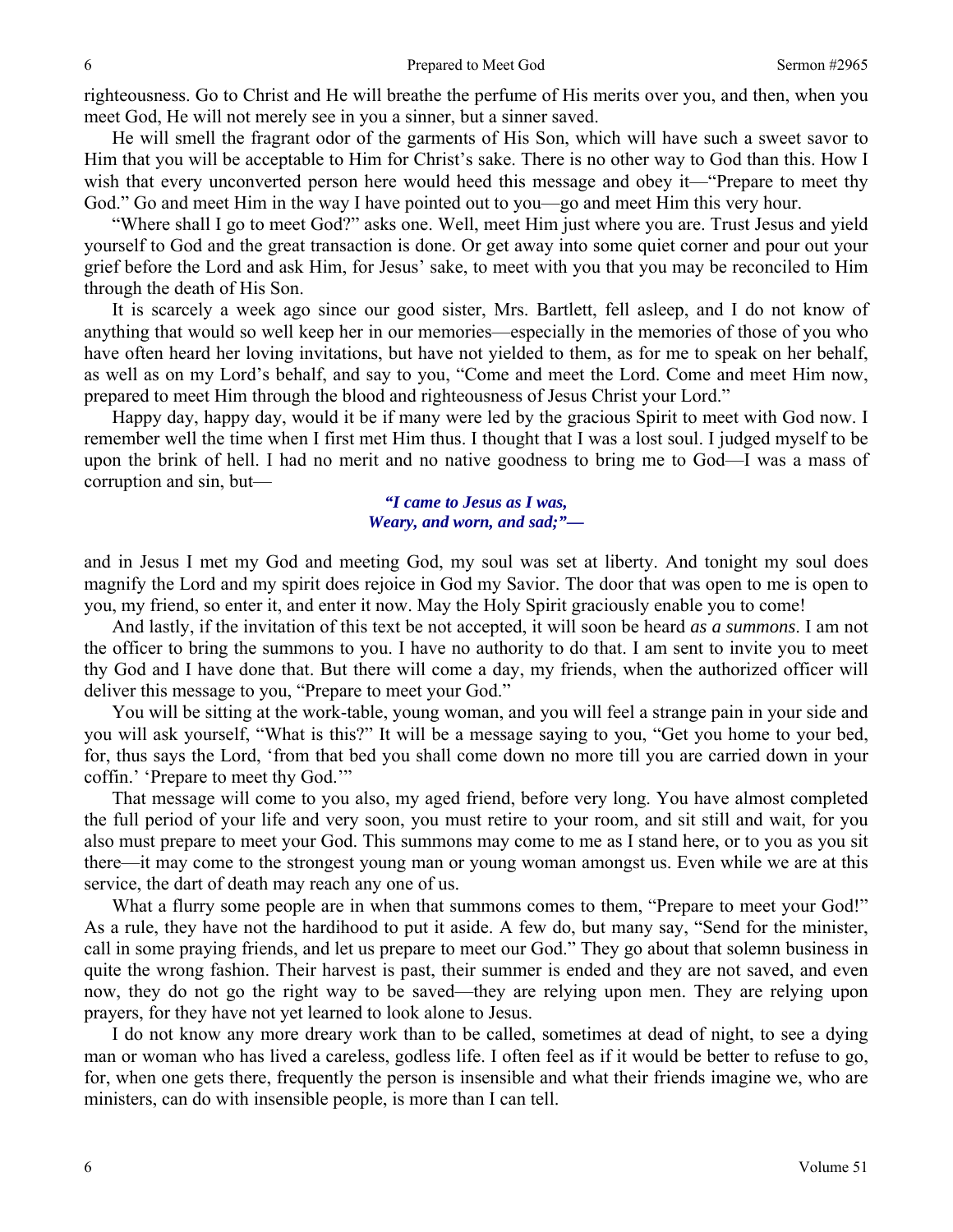#### Sermon 2965 **Prepared to Meet God** 7

 Why, we cannot do much with you while you have your senses. Even while you are sitting here, much that we say glides off you like rain off the roof of your house. What can you hope that we can say to you when you are either unconscious or distracted with pain—with your head aching and your mind confused—and your soul amazed by the near prospect of the world to come?

God's grace can work miracles, I know, but I fear that this miracle is seldom wrought—that the man, who has neglected all his life to prepare to meet his God should be able to light his lamp all of a sudden—and go forth to meet the King just when the trumpet voice is sounding through the streets, "Behold, the Bridegroom cometh. Go ye out to meet Him."

 For the most part, there is a piteous appeal, "Give us of your oil; for our lamps are gone out," but that we cannot do. And while they go to buy for themselves, the Bridegroom comes—and when they clamor for admittance at the closed door, the answer is, "Too late! Too late! You cannot enter now."

 The old Rabbis used to say that every man should prepare to die one day before his death-day and since he did not know whether he might not die tomorrow, the wisest plan was for him to prepare today. And so it is. Through this assembly, then, let this truth run—that there will come a summons to death and that summons will run thus, "Prepare to meet thy God."

 But when you die, in an instant your soul will be before the bar of God. There will be held, what I may call the petty sessions before the last grand assize. And at that session your soul will stand alone and God will bid you go to the house of detention, where you must wait till your body shall rise to be united with your soul.

 When the day of resurrection arises, louder than ten thousand thunders will ring out the blast of the archangel's trumpet, startling heaven and earth, and echoing over land and sea, "Awake ye dead, and come to judgment!" Then shall the cemeteries heave and toss like seas when lashed into fury by the tempest. Then shall the battlefields of earth grow rich with living men as the harvest field is rich when the reaper goes forth with his sickle.

 Then shall earth, from her teeming womb, yield the unnumbered myriads that have slept within her bosom—and they shall stand, covering earth and sea, a countless multitude, like the leaves of the forest or the sands of the seashore. Then again shall the trumpet sound o'er all the gathered throng, "Prepare to meet your God."

 And HE shall come, the man Christ Jesus, whom they would not have to be their God and King, and sitting on the great white throne, with all nations before Him, "He shall separate them, one from another, as a shepherd divides his sheep from the goats." And "the books" shall be opened and whosoever, of all our fellow creatures and of ourselves also, shall not be found written in the book of life shall be cast into the lake of fire.

 O sirs, O sirs, in the name of the living God, I ask you—Are you prepared for that great day? Some of us can say, with humble boldness, "Yes, we are prepared for it." I hope that many here can truthfully say, with Count Zinzendorf,—

> *"Jesus, Thy blood and righteousness My beauty are, my glorious dress; Midst flaming worlds, in these array'd, With joy shall I lift up my head.*

*"Bold shall I stand in that great day, For who aught to my charge shall lay? While through Thy blood absolved I am From sin's tremendous curse and shame."* 

 But if you have not been absolved by the blood of Jesus, how can you stand there? The very light of His countenance would scare you into abject terror. And if His face alarms you, what will His voice do when He says, "Depart, ye cursed"? And what will His hand do when He grasps His rod of iron and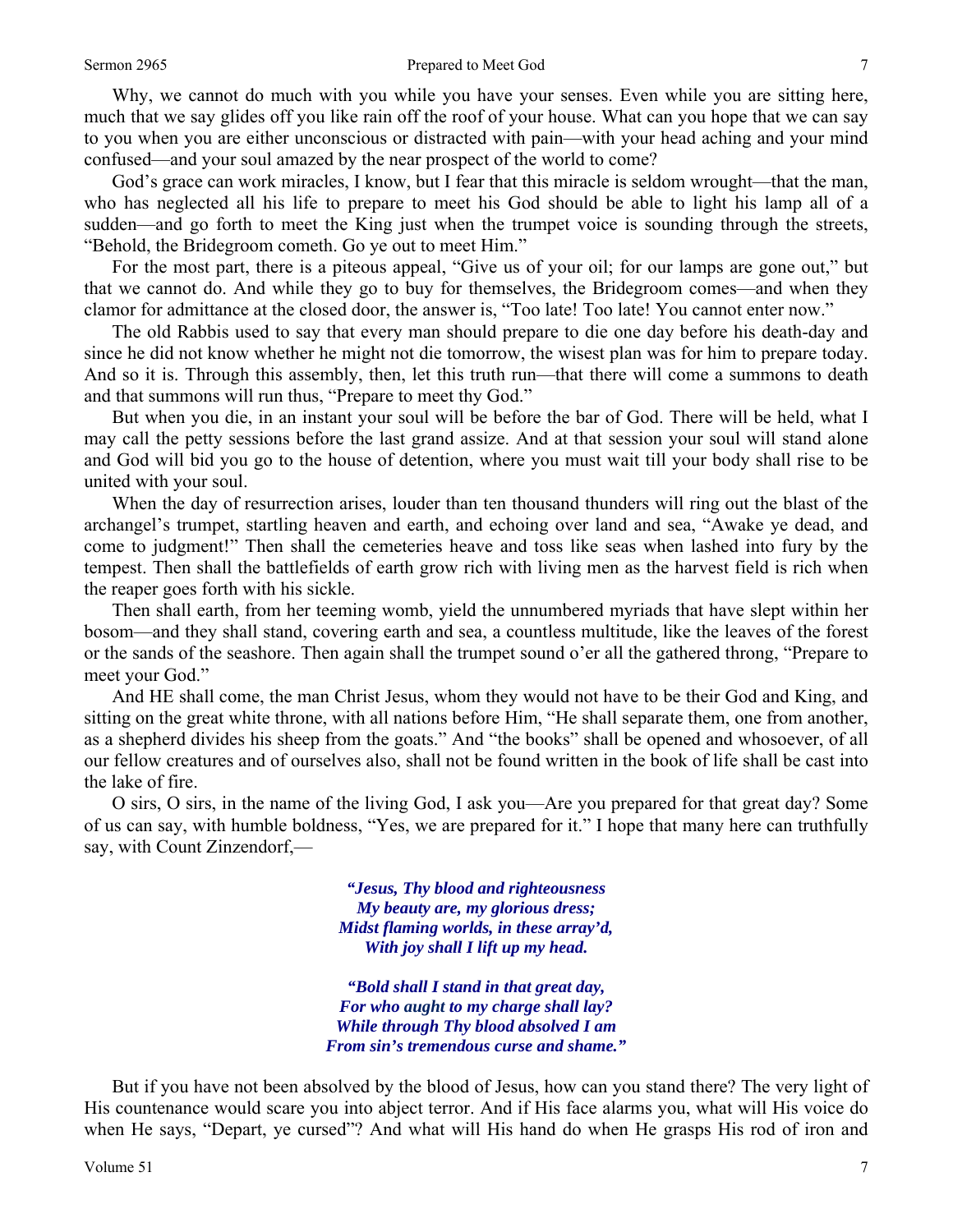breaks you in pieces like a potter's vessel? Beware, you that forget God, lest you loiter, and linger, and procrastinate, until that last trumpet summons sounds, "Prepare to meet your God." May He graciously grant that you may be prepared now, instead of standing unprepared in that dread day!

> *"Ye sinners, seek His grace, Whose wrath ye cannot bear; Fly to the shelter of His cross, And find salvation there."*

Crouch at His feet. Bow down before those dear feet that were nailed to the cross. Look up to the hands that still bear the nail prints. Gaze upon the face that once was stained with spittle, but now shines beyond the light of the sun. Look upward to that brow which once was crowned with thorns. Hide yourself in that cleft in His side where the spear made an open way to the heart of Jesus. In a sentence, rest in His atoning sacrifice, for there is nothing else in which you can rest. May the Lord enable you to do so, for Jesus' sake! Amen.

## **EXPOSITION BY C. H. SPURGEON**

# *AMOS 5:4-27*

### **Verse 4.** *For thus saith the LORD unto the house of Israel, Seek ye me, and ye shall live.*

And that is just the message of God to professing Christians now—"Seek ye me." Get away from your mere ceremonies, from trusting in your outward performances, and get really to God Himself. Get beyond your fellow worshippers and your ministers, beyond your sanctuaries and your supposed holy places, and get in spirit and in truth to God Himself. "Seek ye me, and ye shall live."

**5.** *But seek not Beth-el, nor enter into Gilgal, and pass not to Beersheba; for Gilgal shall surely go into captivity, and Beth-el shall come to nought.* 

These were the places where the calves and other idols were set up for the worship of God by means of visible symbols. That was the Romanism of that day. Pure spiritual worship was ordained by God, but that was not enough for the idolatrous Israelites. They must needs set up the image of an ox, the emblem of power—not that they would worship the ox, they said, but that they might worship the God of power through that symbol.

 And that is the plea of Papists today—"We do not worship that cross. We do not worship that image*.* These things help us. They are emblems." But they are absolutely forbidden by God—"Thou shalt not make unto thee any engraved image, or any likeness of any thing that is in heaven above, or that is in the earth beneath, or that is in the water under the earth: you shall not bow down thyself to them, nor serve them." The first commandment forbids us to have any other God than JEHOVAH. The second forbids us to worship Him through any emblem or symbol whatsoever.

**6-7.** *Seek the LORD, and ye shall live; lest he break out like fire in the house of Joseph, and devour it, and there be none to quench it in Bethel. Ye who turn judgment to wormwood, and leave off righteousness in the earth,* 

Here you have another great truth—that in order to seek God aright, we must turn away from sin. All the Ritualism in the world will not save us or be acceptable to God. There must be purity of life and holiness of character. Justice must be done between man and man, and we must seek to be right before the righteous and holy God.

**8.** *Seek him that maketh the seven stars and Orion,* 

The Creator of the spring-bringing Pleiades and of the winter-bringing Orion,

**8-9.** *And turneth the shadow of death into the morning, and maketh the day dark with night: that calleth for the waters of the sea, and poureth them out upon the face of the earth: The LORD is his*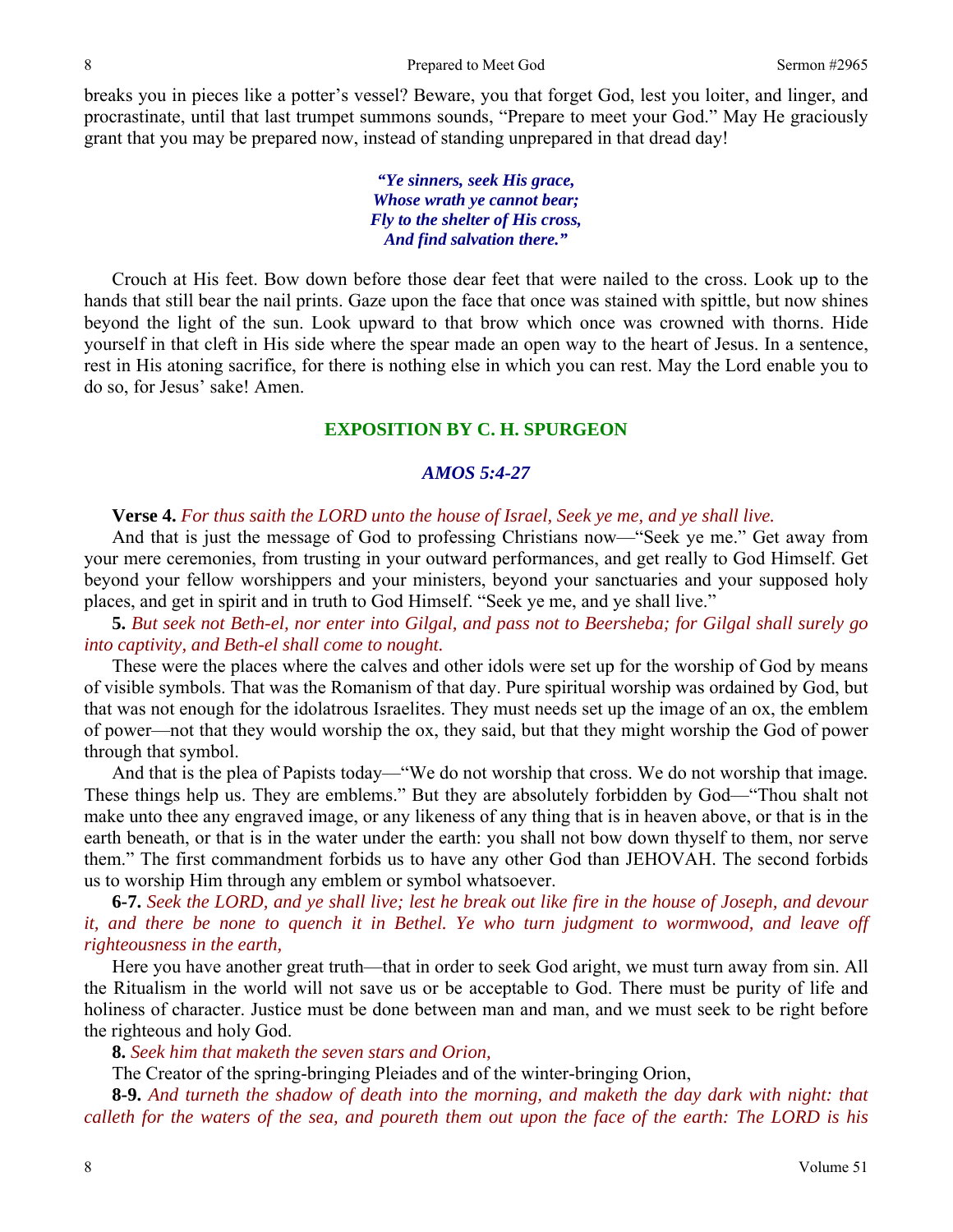The God of the weak, the Defender of the oppressed. You that oppress the poor and tread down the people, seek you Him and wash your hands from the stains of your past injustice.

**10.** *They hate him that rebuketh in the gate, and they abhor him that speaketh uprightly.* 

There is still a generation that cannot bear to be told of its faults—and it shows its venom against everything that is right.

**11.** *Forasmuch, therefore as your treading is upon the poor, and ye take from him burdens of wheat: ye have built houses of hewn stone, but ye shall not dwell in them; ye have planted pleasant vineyards, but ye shall not drink wine of them.* 

God has often shown how He can overthrow those who oppress the poor.

**12-17.** *For I know your manifold transgressions and your mighty sins: they afflict the just, they take a bribe, and they turn aside the poor in the gate from their right. Therefore the prudent shall keep silence in that time; for it is an evil time. Seek good, and not evil, that ye may live: and so the LORD, the God of hosts, shall be with you, as ye have spoken. Hate the evil, and love the good, and establish judgment in the gate: it may be that the LORD God of hosts will be gracious unto the remnant of Joseph. 16 Therefore the LORD, the God of hosts, the Lord, saith thus; Wailing shall be in all streets; and they shall say in all the highways, Alas! alas! and they shall call the husbandman to mourning, and such as are skilful of lamentation to wailing. And in all vineyards shall be wailing: for I will pass through thee, saith the LORD.* 

National sins bring down national judgments and when God grows angry against the people, He makes the places of their feasting, the vineyards where grow their choicest vines, to become the places of their sorrow, so that wailing and distress are heard on all sides. Oh, that nations knew the day of their visitation and would do justly! Then would such judgments be averted.

**18.** *Woe unto you that desire the day of the LORD! to what end is it for you? the day of the LORD is darkness, and not light.* 

"The day of the LORD is darkness, and not light," for such as you, impenitent, unjust, graceless sinners. "The day of the LORD" will not bring blessings to you. It will be—

**19.** *As if a man did flee from a lion, and a bear met him; or went into the house, and leaned his hand on the wall, and a serpent bit him.* 

From bad to worse do they go who think to escape from present misery by plunging into the presence of God. The suicide is, of all fools, the greatest, for he goes before God with his own indictments, nay, with his own sentence in his hand. He needs no trial—he has condemned himself.

**20-22.** *Shall not the day of the LORD be darkness, and not light? even very dark, and no brightness in it? I hate, I despise your feast days, and I will not smell in your solemn assemblies. Though ye offer me burnt offerings and your meat offerings, I will not accept them: neither will I regard the peace offerings of your fat beasts.* 

See how God speaks about public worship and formal sacrifices when the heart is not right with Him? When the moral conduct of the offerer is wrong, the Lord will not accept his offering.

**23-24.** *Take thou away from me the noise of thy songs; for I will not hear the melody of thy viols. But let judgment run down as waters, and righteousness as a mighty stream.* 

This is what God asks for—righteousness, not sweet music. Have they not, at this very day, turned what were once houses of prayer into music halls, set up their idols in our parish churches, and adorned their priests with every kind of Babylonian garment which they could find at Rome, the mystical Babylon? Are they not turning this nation back again to that accursed Popery, the yoke of which our fathers could not bear? Therefore the Lord is wroth with this land. There are storm clouds gathering over it because it is not sufficiently stirred with indignation against those idolatrous men who are again seeking to come to the front among us.

**25.** *Have ye offered unto me sacrifices and offerings in the wilderness forty years, O house of Israel?*